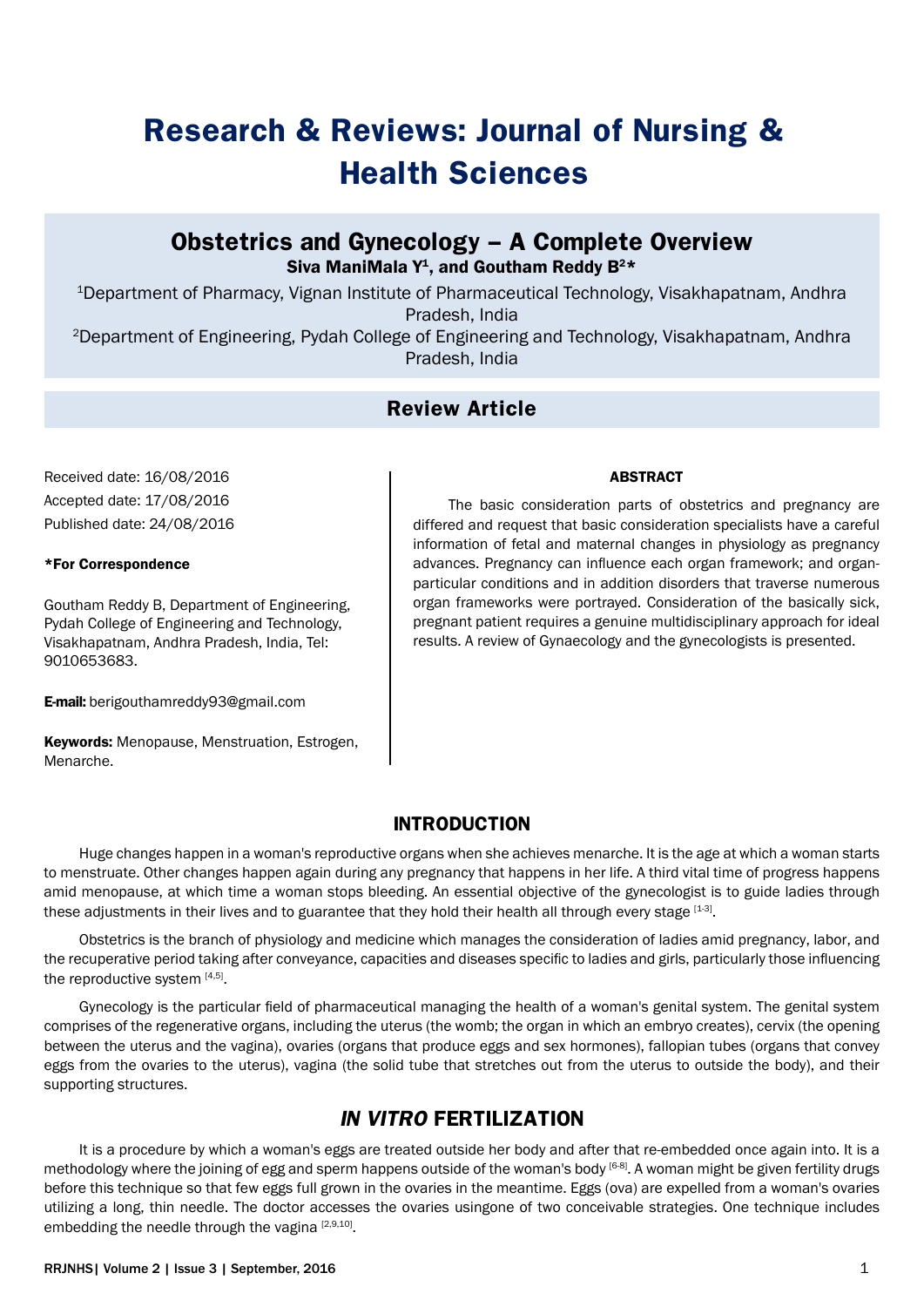The physician guides the needle to the area of the ovaries with the assistance of a ultrasound machine. In the other procedure, called laparoscopy, a little thin tube with a review lens is embedded through an entry point in the navel  $[11,12]$ . This permits the physician to see inside the patient, and find the ovaries, on a video screen. Once the eggs are evacuated, they are blended with sperm in a research center dish or test tube. (This is the place the term test tube child originates from.) The eggs are observed for a few days. Once there is proof that treatment has occurred and the cells start to partition, they are then come back to the woman's uterus. In the methodology to evacuate eggs, enough might be assembled to be solidified and spared (either treated or unfertilized) for additional IVF endeavors. A recent report from the Mayo Clinic found that solidified sperm was as compelling as crisp sperm for IVF  $[8-14]$ .

#### **MENARCHE**

Menarche is the age at which a woman starts to bleed. It is the primary menstrual cycle, or first menstrual seeping, in female people. From both social and therapeutic viewpoints, it is regularly viewed as the focal occasion of female pubescence, as it flags the likelihood of fruitfulness [15-17].

Pubescence is a period of quick development and advancement. It happens when the mind discharges a hormone called gonadotropin-discharging hormone (GnRH) [16-18]. This hormone initiates the pituitary organ (little, pea-molded organ in your mind) to discharge the pubescence hormones: luteinizing hormone (LH) and follicle-invigorating hormone (FSH). In young ladies, these hormones actuate the ovaries to deliver estrogen. Estrogen, LH and FSH can bring about changes in the young woman's body. Pubescence changes in young ladies incorporate expanded stature and weight, bosom expansion, weight pick up around the hips and open hair development [17,19-26].

Young ladies experience menarche at various ages. The planning of menarche is affected by female science, and in addition hereditary and natural variables, particularly dietary components [27-32]. The normal period of menarche has declined in the course of the most recent century, however the size of the decay and the elements dependable remain subjects of conflict [33-41]. The overall normal time of menarche is exceptionally hard to evaluate precisely, and it changes altogether by geological locale, race, ethnicity and different qualities.

#### **MENSTRUATION**

The month to month cycle in non-pregnant ladies amid which the uterus sheds its coating when preparation of an egg does not happen. It is regularly joined by a little release of blood [42-48].

## **MENOPAUSE**

The period in a woman's life during which she quits discharging. Menopause, generally called the climacteric, is the time in most women's lives when menstrual periods stop for record-breaking, and they are not any more prepared to have kids. It is the state of a non-participation of menstrual periods for 12 months. Can depict any of the movements a woman's encounters either just before or after she stops dying, indicating the end of her conceptive period [49,50]. The menopausal move starts with changing menstrual cycle length and terminations with the last menstrual period. "Peri-menopause" is a term every so often used and implies "the time around menopause." It is consistently used to insinuate the menopausal transitional period. It is not legitimately a helpful term, yet rather is every so often used to clear up specific parts of the menopause move in lay terms [45-48,51-<sup>56]</sup>. "Post-menopausal" is a term used to as a modifier to imply the time after menopause has happened. For example, masters may discuss a condition that happens in "post-menopausal women." This implies women who have starting now came to. It is a regular condition that all women experience as they age.

A woman is conceived with a finite number of eggs, which are put away in the ovaries. The ovaries likewise make the hormones estrogen and progesterone, which control monthly cycle and ovulation. Menopause happens when the ovaries no more discharge an egg each month and period stops [57-64].

Menopause is viewed as an ordinary piece of maturing when it happens after the age of 40. Be that as it may, a few ladies can experience menopause early, either as a consequence of surgery, for example, hysterectomy, or harm to the ovaries, for example, from chemotherapy. Menopause that happens before 40, paying little respect to the cause, is called untimely menopause [23,65-68].

## **GYNECOLOGISTS/OBSTETRICIAN**

Gynecologists additionally can examine the reasons that a woman cannot get to be pregnant. Run of the mill issues include stopped fallopian tubes or a hormonal (synthetic) irregularity that keeps an egg from getting to be full grown, discharging appropriately from the ovaries, or embedding onto the uterine divider. In each of these cases, steps can be taken to right or sidestep the issue so the woman can hold up under children  $[12,36,69-72]$ .

An obstetrician is a doctor who has effectively finished specific instruction and preparing in the administration of pregnancy, work and pueperium (the day and age specifically taking after labor). A gynecologist is a doctor who has an effectively finished specific instruction and preparing in the wellbeing of the female conceptive framework, including the determination and treatment of scatters and infections. Regularly, the instruction and preparing for both fields happens simultaneously  $[47,73\cdot76]$ .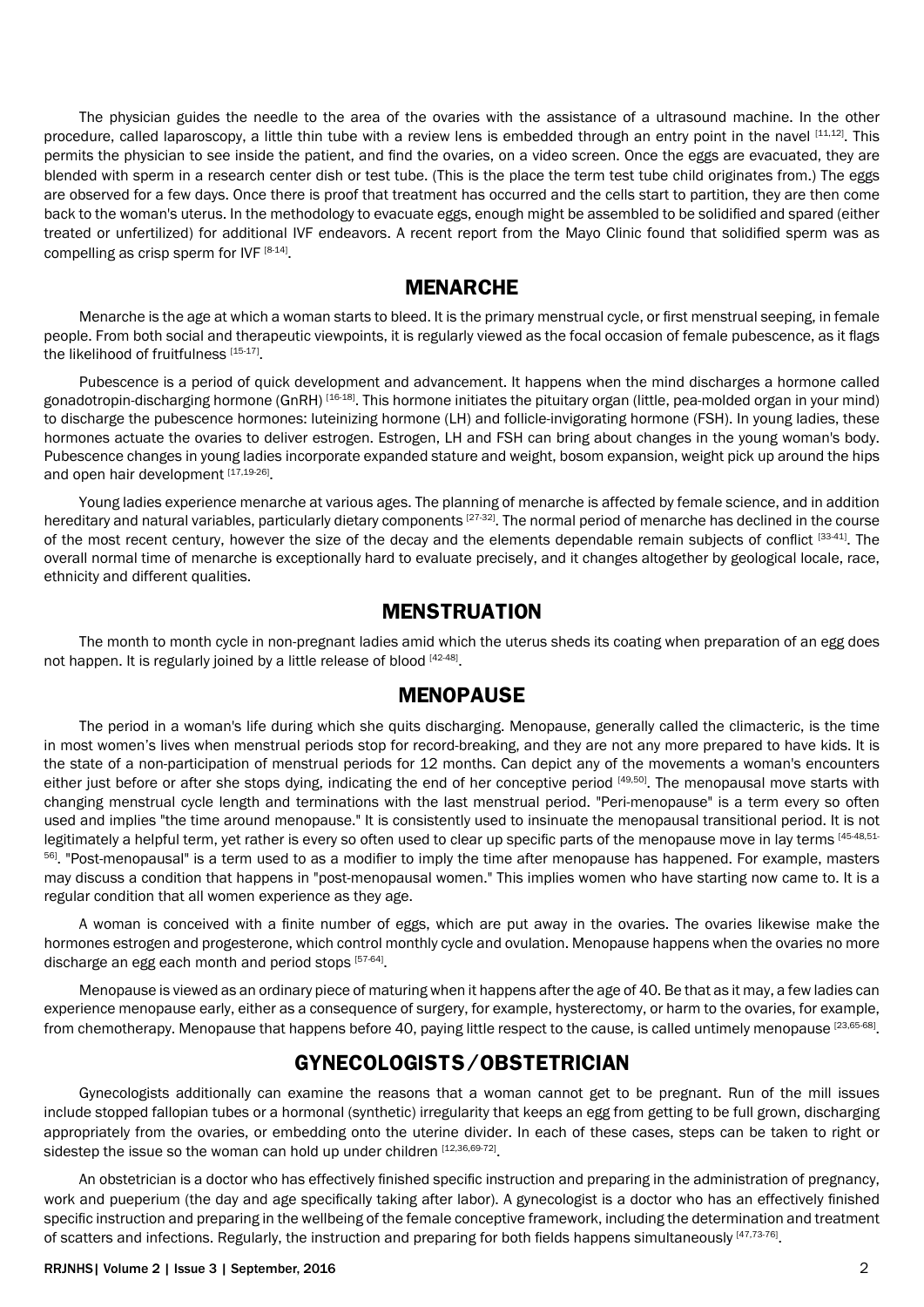An obstetrician/gynecologist is a doctor authority who gives therapeutic and surgical consideration to ladies and has specific ability in pregnancy, labor, and clutters of the regenerative framework [75-85]. This incorporates deterrent consideration, pre-birth care, location of sexually transmitted infections, Pap test screening, family arranging, and so forth.

An obstetrician/gynecologist can serve as an essential doctor and frequently serve as experts to different doctors. OB/GYNs can have private practices, work in healing facility or centre settings, and keep up showing positions at college doctor's facilities. OB/GYNs may likewise work general health and preventive medication organizations [1,7,86-94].

OB/GYNs have a wide base of learning and can differ their expert core interest. Numerous create one of a kind works on, giving great social insurance to ladies. OB/GYNs may spend significant time in the accompanying ranges:

- Adolescent Gynaecology
- Cancer
- Operative Gynaecology
- Behavioral issues
- Preventative health
- Endocrinology
- Pregnancy and delivery
- Urinary tract issue
- Health support during pregnancy
- Acute and incessant therapeutic conditions
- Infertility

Gynecologists and Obstetricians utilize a scope of surgical and medicinal methodology [88,89,91-95].

Gynecological techniques include:

- Laparoscopy: The conclusion and expulsion of blisters and contaminations from the ovaries and fallopian tubes.
- Cone biopsies: the expulsion unfortunate cells from the cervix to avert cervical malignancy.
- Hysterectomies: the expulsion of a woman's uterus.

Obstetric techniques include:

- Cesarean (or C) segment: Surgically removing an infant from its mom's womb to dodge issues amid work.
- Cervical sutures: Using tape to reinforce a woman's cervix to counteract premature deliveries.
- Outside cephalic rendition (ECV): turning the child around in the womb so it is in the right position for birth.

# **DO GYNAECOLOGY AND OBSTETRICS ARE REALLY SAME?**

Gynaecology conventionally suggests treating women who are not pregnant, while obstetrics oversees pregnant women and their unborn children, yet there is stacks of mixture between the two  $[21,24,25,96]$ . For example, women may be referred to gynaecologists in the earlier periods of pregnancy, and obstetricians later in their term [16,18,76,93-97].

## **CONCLUSION**

Gynaecology has progressed to the point that a doctor can constrain the ovaries to create eggs. These eggs can then be evacuated and treated in a dish and after that embedded in the uterus. This technique is known as *in vitro* preparation since treatment happens inside glass dishes as opposed to a living body [98-100]. Likewise, the investigation of gynaecology keeps on making propels against the sicknesses and disarranges that may deny a lady the capacity to have kids.

# **REFERENCES**

- 1. [Camara MK, et al. Ebola in obstetric environment: By the way of 3 cases to the service of obstetric gynecology of the](http://www.omicsonline.org/searchresult.php?keyword=Ebola+in+Obstetric+Environment&search=)  [Hospital National Donka, Fallen of Conakry. J Women's Health Care. 2016;5:317.](http://www.omicsonline.org/searchresult.php?keyword=Ebola+in+Obstetric+Environment&search=)
- 2. [Boatin AA, et al. Medical education in the global arena: The impact of cross-cultural learning. Trends Gynecol Oncol.](http://www.omicsonline.org/searchresult.php?keyword=Medical+Education+in+the+Global+Arena&search=#openaccess)  [2016;1:104.](http://www.omicsonline.org/searchresult.php?keyword=Medical+Education+in+the+Global+Arena&search=#openaccess)
- 3. [Salutari V and Scambia G. Commentary on bevacizumab in ovarian cancer: Focus on clinical data and future perspectives.](http://www.omicsonline.org/searchresult.php?keyword=Commentary+on+Bevacizumab+in+&search=)  [Trends Gynecol Oncol. 2016;1:103.](http://www.omicsonline.org/searchresult.php?keyword=Commentary+on+Bevacizumab+in+&search=)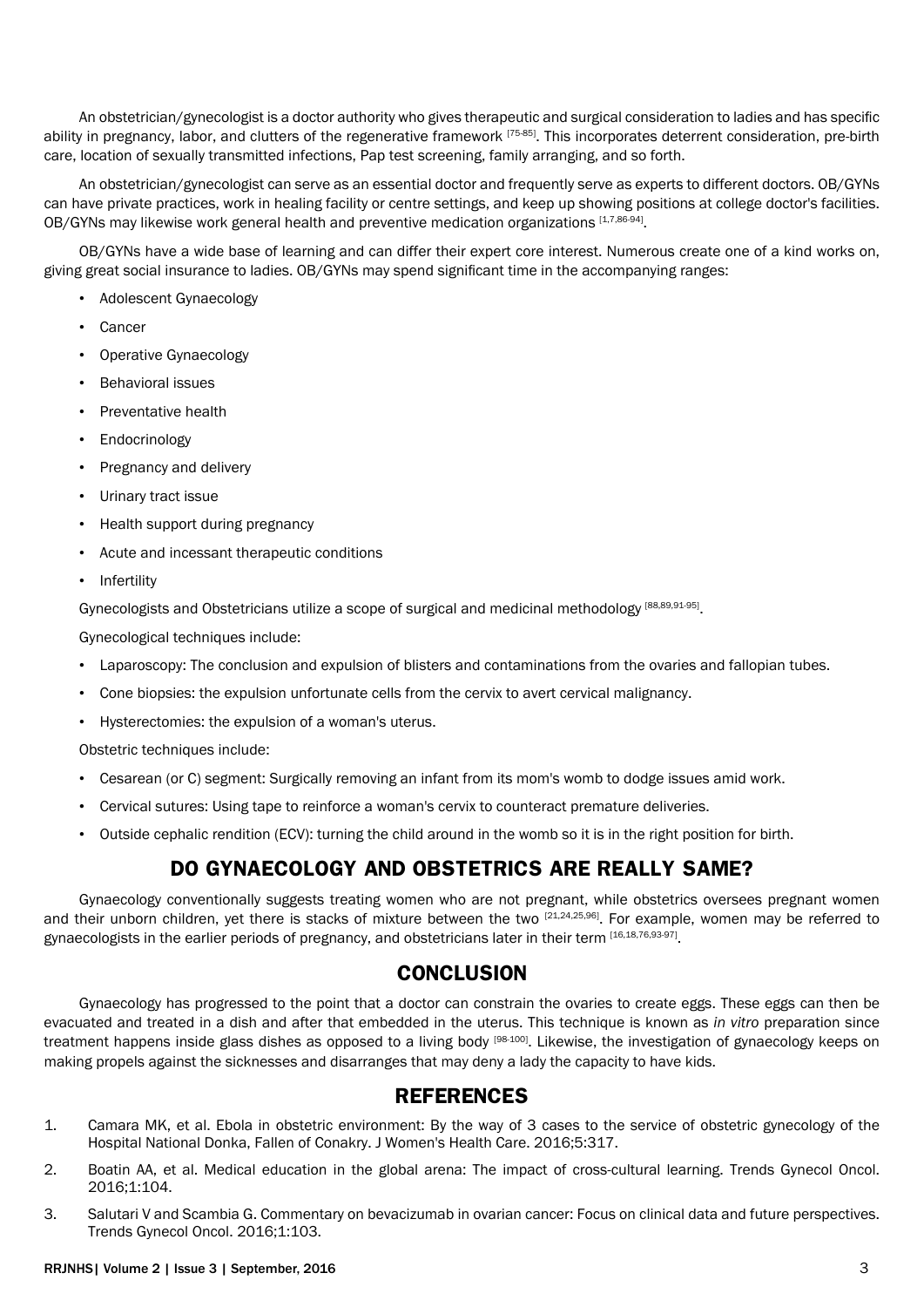- 4. [Pyra K, et al. Embolisation in the therapy of post-partum haemorrhage in a patient with a massive myoma. Gynecol Obstet](http://www.omicsonline.org/open-access/embolisation-in-the-therapy-of-postpartum-haemorrhage-in-a-patientwith-a-massive-myoma-2161-0932-1000349.php?aid=67240)  [\(Sunnyvale\). 2016;6:349.](http://www.omicsonline.org/open-access/embolisation-in-the-therapy-of-postpartum-haemorrhage-in-a-patientwith-a-massive-myoma-2161-0932-1000349.php?aid=67240)
- 5. [Vanyan R, et al. Single nucleotide polymorphisms of BMP15 are associated with poor ovarian response in](http://www.omicsgroup.org/journals/single-nucleotide-polymorphisms-of-bmp15-are-associated-with-poor-ovarian-response-in-in-vitro-fertilization-programs-2375-4508-1000159.php?aid=61025) *in vitro* fertilization [programs. JFIV Reprod Med Genet. 2015;3:159.](http://www.omicsgroup.org/journals/single-nucleotide-polymorphisms-of-bmp15-are-associated-with-poor-ovarian-response-in-in-vitro-fertilization-programs-2375-4508-1000159.php?aid=61025)
- 6. [Geller PA and Grunberg V. Commentary-women's health: Obstetrics and gynecology. J Yoga Phys Ther. 2015 5:196.](http://www.omicsonline.org/open-access/commentarywomens-health-obstetrics-and-gynecology-2157-7595-1000196.php?aid=60621)
- 7. [Effiong JE, et al. Marital satisfaction, age and alcohol use during pregnancy: An empirical study of pregnant women in uyo](http://www.omicsgroup.org/journals/marital-satisfaction-age-and-alcohol-use-during-pregnancy-an-empiricalstudy-of-pregnant-women-in-uyo-metropolis-nigeria-2376-127X-1000257.php?aid=73989)  [metropolis, Nigeria. J Preg Child Health. 2016;3:257.](http://www.omicsgroup.org/journals/marital-satisfaction-age-and-alcohol-use-during-pregnancy-an-empiricalstudy-of-pregnant-women-in-uyo-metropolis-nigeria-2376-127X-1000257.php?aid=73989)
- 8. [Christiane TA, et al. Delivery hemorrhage in tropical environment University Hospital: risk factors and maternal prognosis.](http://www.omicsonline.org/open-access/delivery-hemorrhage-in-tropical-environment-university-hospital-risk-factors-and-maternal-prognosis-2161-0932-1000286.php?aid=51936)  [Gynecol Obstet \(Sunnyvale\). 2015;5:286.](http://www.omicsonline.org/open-access/delivery-hemorrhage-in-tropical-environment-university-hospital-risk-factors-and-maternal-prognosis-2161-0932-1000286.php?aid=51936)
- 9. [Thomas B, et al. Medication used in nausea and vomiting of pregnancy A review of safety and efficacy. Gynecol Obstet](http://www.omicsonline.org/open-access/medication-used-in-nausea-and-vomiting-of-pregnancy-a-review-of-safety-and-efficacy-2161-0932.1000270.php?aid=37968)  [\(Sunnyvale\). 2015;5:270.](http://www.omicsonline.org/open-access/medication-used-in-nausea-and-vomiting-of-pregnancy-a-review-of-safety-and-efficacy-2161-0932.1000270.php?aid=37968)
- 10. [Jno-Baptiste B, et al. The effect of dexamethasone on post-operative opioid requirement in patients who underwent](http://www.omicsonline.org/open-access/the-effect-of-dexamethasone-on-postoperative-opioid-requirement-in-patients-2155-6148.1000470.php?aid=34055The Effect of Dexamethasone on Post-operative)  [gynecology surgery at the University Hospital in Jamaica. J Anesth Clin Res. 2014;5:470.](http://www.omicsonline.org/open-access/the-effect-of-dexamethasone-on-postoperative-opioid-requirement-in-patients-2155-6148.1000470.php?aid=34055The Effect of Dexamethasone on Post-operative)
- 11. [Mai AH and Abbassia D. The prevalence of fetal macrosomia at the specialized hospital of gynecology and obstetrics of Sidi](http://www.omicsonline.org/open-access/the-prevalence-of-fetal-macrosomia-at-the-specialized-hospital-of-gynecology-and-obstetrics-of-sidi-bel-abbes-west-of-algeria-2155-9600.1000272.php?aid=26937)  [Bel Abbes \(West of Algeria\). J Nutr Food Sci. 2014;4:272.](http://www.omicsonline.org/open-access/the-prevalence-of-fetal-macrosomia-at-the-specialized-hospital-of-gynecology-and-obstetrics-of-sidi-bel-abbes-west-of-algeria-2155-9600.1000272.php?aid=26937)
- 12. [Atis A, et al. A rare form of ectopic pregnancy on mesoovarium; case report. J Clin Case Rep. 2014;4:359.](http://www.omicsonline.org/searchresult.php?keyword=A+Rare+Form+of+Ectopic+Pregnancy+&search=)
- 13. [Weigler G, et al. Sexually transmitted diseases: Management by urology, emergency medicine and obstetrician/gynecology](http://www.omicsonline.org/sexually-transmitted-diseases-management-urology-emergency-medicine-and-obstetriciangynecology-physicians-2161-0711.1000244.php?aid=19835)  [physicians does not generally follow CDC guidelines. J Community Med Health Educ. 2013;3:244.](http://www.omicsonline.org/sexually-transmitted-diseases-management-urology-emergency-medicine-and-obstetriciangynecology-physicians-2161-0711.1000244.php?aid=19835)
- 14. [Olugbenga BAI, et al. Prevalence of infertility and acceptability of assisted reproductive technology among women attending](http://www.omicsonline.org/open-access/prevalence-of-infertility-and-acceptability-of-assisted-reproductive-technology-among-women-attending-gynecology-clinics-in-tertiary-institutions-in-southwestern-nigeria-2161-0932.1000210.php?aid=24881)  [gynecology clinics in tertiary institutions in Southwestern Nigeria. Gynecol Obstet \(Sunnyvale\). 2014;4:210.](http://www.omicsonline.org/open-access/prevalence-of-infertility-and-acceptability-of-assisted-reproductive-technology-among-women-attending-gynecology-clinics-in-tertiary-institutions-in-southwestern-nigeria-2161-0932.1000210.php?aid=24881)
- 15. [Macedonia CR, et al. Simulation laboratories for training in obstetrics and gynecology. Obstetrics & Gynecology.](http://journals.lww.com/greenjournal/Abstract/2003/08000/Simulation_Laboratories_for_Training_in_Obstetrics.30.aspx)  [2003;102:388-392.](http://journals.lww.com/greenjournal/Abstract/2003/08000/Simulation_Laboratories_for_Training_in_Obstetrics.30.aspx)
- 16. [Kobikova J, et al. HPV Typization in vaccinated women with cervical lesions. J Cytol Histol. 2014;5:223.](http://www.omicsonline.org/open-access/hpv-typization-in-vaccinated-women-with-cervical-lesions-2157-7099.1000223.php?aid=25640)
- 17. [Wiwanitkit V. Clinical case reports in obstetrics and gynecology: A way for updating the clinical experience. J Clin Case Rep.](http://www.omicsgroup.org/journals/clinical-case-reports-in-obstetrics-and-gynecology-a-way-for-updating-the-clinical-experience-2165-7920.1000S1-e001.php?aid=25962)  [2014;S1:e001.](http://www.omicsgroup.org/journals/clinical-case-reports-in-obstetrics-and-gynecology-a-way-for-updating-the-clinical-experience-2165-7920.1000S1-e001.php?aid=25962)
- 18. [Mesa GE. Expecting women's consent for supervised medical student interventions in obstetrics and gynecology. J Clin](http://www.omicsgroup.org/journals/expecting-womens-consent-for-supervised-medical-student-interventions-in-obstetrics-and-gynecology-2165-7920.1000S1-008.php?aid=25976)  [Case Rep. 2014;S1:008.](http://www.omicsgroup.org/journals/expecting-womens-consent-for-supervised-medical-student-interventions-in-obstetrics-and-gynecology-2165-7920.1000S1-008.php?aid=25976)
- 19. [Grow DR and Kirton D. Is gynecology ready to put quality first in surgical education? Gynecol Obstet. 2012;2:e109.](file:///\\omicswa-204\Neha Team\Goutham\Is Gynecology Ready to Put Quality First in Surgical Education)
- 20. [Speert H, et al. Obstetrics and gynecology in America: A history. Population Research and Policy Review. 1986;5:129-145.](http://www.popline.org/node/637946)
- 21. [Maeda K. Actocardiographic analysis of fetal hypoxia detected by the bradycardia, loss of fetal heart rate acceleration and](http://www.omicsonline.org/actocardiographic-analysis-of-fetal-hypoxia-detected-by-the-bradycardia-loss-of-fetal-heart-rate-acceleration-and-long-term-variability-2157-7420.1000118.php?aid=10227)  [long term variability. J Health Med Inform. 2012;4:118.](http://www.omicsonline.org/actocardiographic-analysis-of-fetal-hypoxia-detected-by-the-bradycardia-loss-of-fetal-heart-rate-acceleration-and-long-term-variability-2157-7420.1000118.php?aid=10227)
- 22. [Maeda K. Progress of perinatal medicine in Japan. J Health Med Informat. 2013;S11:002.](http://www.omicsonline.org/progress-of-perinatal-medicine-in-japan-2157-7420.S11-002.php?aid=12354)
- 23. [Peitsidis P. Antibiotic prophylaxis in gynecology, oncology and surgical procedures a brief up-to date. Clin Microbial.](http://www.esciencecentral.org/journals/antibiotic-prophylaxis-in-gynecology-oncology-and-surgical-procedures-a-brief-upto-date-2327-5073.1000e110.php?aid=12911)  [2013;2:e110.](http://www.esciencecentral.org/journals/antibiotic-prophylaxis-in-gynecology-oncology-and-surgical-procedures-a-brief-upto-date-2327-5073.1000e110.php?aid=12911)
- 24. [Karaca I, et al. Treatment of premenstrual syndrome with progesterone in women with polycystic ovary syndrome. Gynecol](http://www.omicsonline.org/treatment-of-premenstrual-syndrome-with-progesterone-in-women-with-polycystic-ovary-syndrome-2161-0932.1000151.php?aid=15481)  [Obstet. 2013;3:151.](http://www.omicsonline.org/treatment-of-premenstrual-syndrome-with-progesterone-in-women-with-polycystic-ovary-syndrome-2161-0932.1000151.php?aid=15481)
- 25. [Stigliani S, et al. Insight into the genomics of premature ovarian failure. J Mol Genet Med. 2013;7:78.](http://www.omicsonline.com/open-access/insight-into-the-genomics-of-premature-ovarian-failure-1747-0862.1000078.php?aid=19223)
- 26. [Mulla BM and Zelig CM. Is previous pregnancy affected by diabetes mellitus protective against poor glycemic control at the](http://www.omicsonline.org/is-previous-pregnancy-affected-by-diabetes-mellitus-protective-against-poor-glycemic-control-at-the-start-of-subsequent-pregnancies-2155-6156.1000205.php?aid=7660)  [start of subsequent pregnancies? J Diabetes Metab. 2012;3:205.](http://www.omicsonline.org/is-previous-pregnancy-affected-by-diabetes-mellitus-protective-against-poor-glycemic-control-at-the-start-of-subsequent-pregnancies-2155-6156.1000205.php?aid=7660)
- 27. [Lewin SN, et al. Comparative performance of the 2009 International Federation of Gynecology and Obstetrics' staging](http://journals.lww.com/greenjournal/Abstract/2010/11000/Comparative_Performance_of_the_2009_International.21.aspx)  [system for uterine corpus cancer. Obstetrics & Gynecology. 2010;116:1141-1149.](http://journals.lww.com/greenjournal/Abstract/2010/11000/Comparative_Performance_of_the_2009_International.21.aspx)
- 28. [Temesgen A. Comparison of binary models for the associated factors affecting recovery status of vesico-vaginal obstetrics](http://www.omicsonline.org/open-access/comparison-of-binary-models-for-the-associated-factors-affectingrecovery-status-of-vesicovaginal-obstetrics-fistula-patients-a-cas-2155-6180-1000273.php?aid=68993)  [fistula patients: A case of Mettu Hamlin Fistula Center, South West Ethiopian. J Biom Biostat. 2016;7:273.](http://www.omicsonline.org/open-access/comparison-of-binary-models-for-the-associated-factors-affectingrecovery-status-of-vesicovaginal-obstetrics-fistula-patients-a-cas-2155-6180-1000273.php?aid=68993)
- 29. [Rath TS, et al. The unchartered waters of obstetrics- Rupture of non-communicating rudimentary horn pregnancy \(Rnhp\) in](http://www.omicsonline.org/open-access/the-unchartered-waters-of-obstetrics--rupture-of-noncommunicatingrudimentary-horn-pregnancy-rnhp-in-a-bicornuate-uterus-2161-0932-1000347.php?aid=67237)  [a bicornuate uterus. Gynecol Obstet \(Sunnyvale\). 2016;6:347.](http://www.omicsonline.org/open-access/the-unchartered-waters-of-obstetrics--rupture-of-noncommunicatingrudimentary-horn-pregnancy-rnhp-in-a-bicornuate-uterus-2161-0932-1000347.php?aid=67237)
- 30. [Katherine CN, et al. Recurrent Ipsilateral cornual pregnancy with high bhcg level successfully treated with single dose of](http://www.omicsonline.org/open-access/recurrent-ipsilateral-cornual-pregnancy-with-high-bhcg-level-successfully-treated-with-single-dose-of-methotrexate-injection-a-case-report-2161-0932.1000227.php?aid=28086)  [methotrexate injection: A case report. Gynecol Obstet \(Sunnyvale\). 2014;4:227.](http://www.omicsonline.org/open-access/recurrent-ipsilateral-cornual-pregnancy-with-high-bhcg-level-successfully-treated-with-single-dose-of-methotrexate-injection-a-case-report-2161-0932.1000227.php?aid=28086)
- 31. [Dipanshu S and Chakravorty R. Genetic polymorphism in the vitamin D receptor gene and 25-hydroxyvitamin D serum](http://www.omicsonline.org/open-access/genetic-polymorphism-in-the-vitamin-d-receptor-gene-and-25hydroxyvitamin-d-serum-levels-in-east-indian-women-with-polycystic-ovary-syndrome-2155-9929-1000247.php?aid=60781)  [levels in East Indian women with polycystic ovary syndrome. J Mol Biomark Diagn. 2015;6:247.](http://www.omicsonline.org/open-access/genetic-polymorphism-in-the-vitamin-d-receptor-gene-and-25hydroxyvitamin-d-serum-levels-in-east-indian-women-with-polycystic-ovary-syndrome-2155-9929-1000247.php?aid=60781)
- 32. [Kestane I, et al. The use of risk of malignancy index for adnexal masses. Gynecol Obstet \(Sunnyvale\). 2014;4:226.](http://www.omicsonline.org/open-access/the-use-of-risk-of-malignancy-index-for-adnexal-masses-2161-0932.1000226.php?aid=28085)

#### RRJNHS| Volume 2 | Issue 3 | September, 2016 4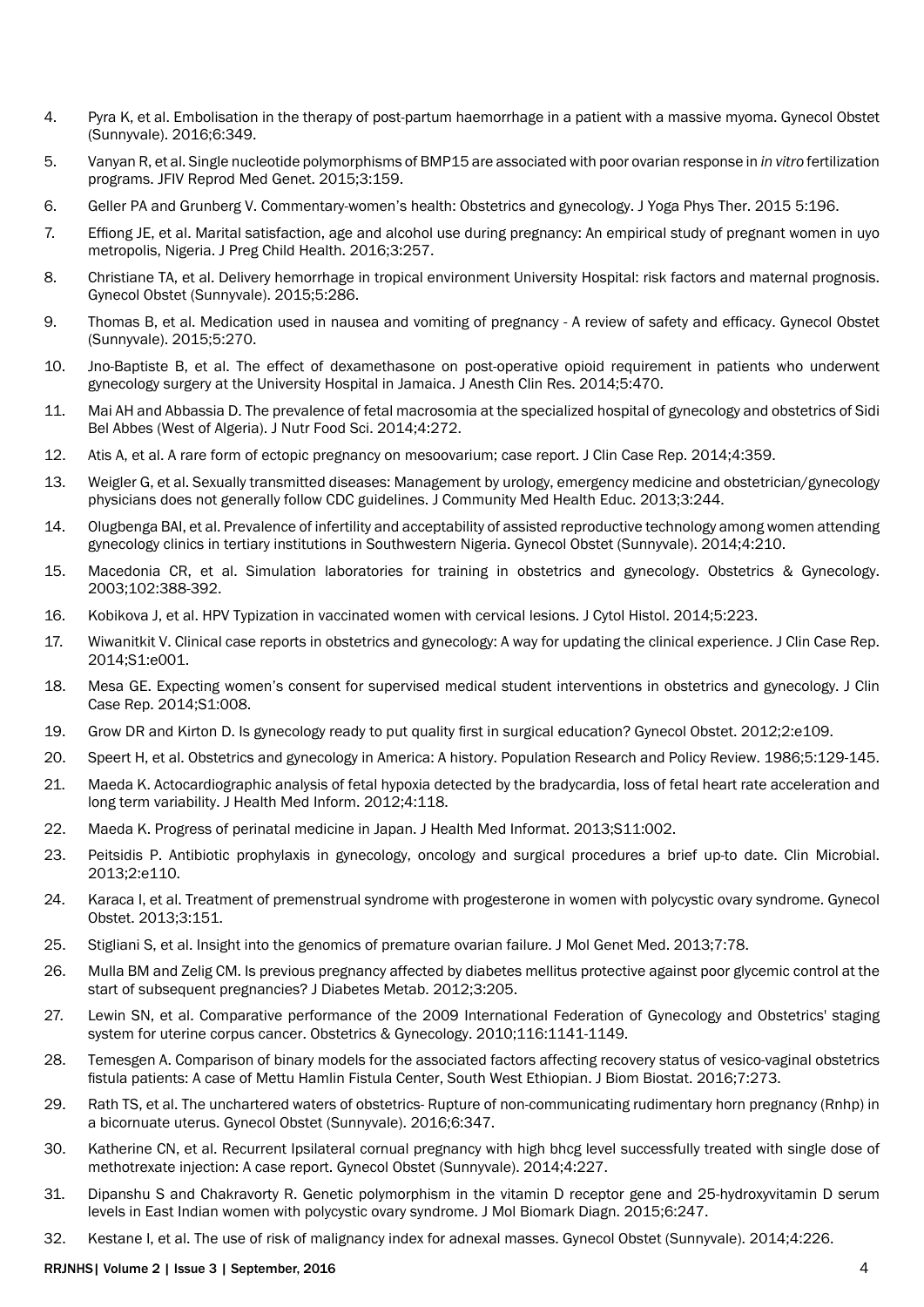- 33. [Ajayi OA. Medical simulation in obstetrics and gynaecology: The way forward to develop, maintain and assess operative](http://www.omicsonline.org/medical-simulation-in-obstetrics-and-gynaecology-the-way-forward-to-develop-maintain-and-assess-operative-skills-2161-038X-3-126.php?aid=21825)  [skills? Reprod Syst Sex Disord. 2014;3:126.](http://www.omicsonline.org/medical-simulation-in-obstetrics-and-gynaecology-the-way-forward-to-develop-maintain-and-assess-operative-skills-2161-038X-3-126.php?aid=21825)
- 34. [Ciliacus E, et al. Multifocal acquired demyelinating sensory and motor neuropathy in pregnancy, a case report. J Clin Cell](http://www.omicsonline.org/multifocal-acquired-demyelinating-sensory-and-motor-neuropathy-in-pregnancy-a-case-report-2155-9899.1000175.php?aid=21314)  [Immunol. 2013;4:175.](http://www.omicsonline.org/multifocal-acquired-demyelinating-sensory-and-motor-neuropathy-in-pregnancy-a-case-report-2155-9899.1000175.php?aid=21314)
- 35. [Umoiyoho AJ. The importance of open access in community obstetrics. J Socialomics. 2012;2:e110.](http://www.omicsgroup.org/journals/the-importance-of-open-access-in-community-obstetrics-2167-0358.1000e110.php?aid=5116)
- 36. [Nodine PM, et al. The impact of physical activity on sleep during pregnancy: A secondary analysis. Clinics Mother Child](http://www.omicsonline.com/open-access/the-impact-of-physical-activity-on-sleep-during-pregnancy-a-secondaryanalysis-2090-7214-1000245.php?aid=76447)  [Health. 2016;13:245.](http://www.omicsonline.com/open-access/the-impact-of-physical-activity-on-sleep-during-pregnancy-a-secondaryanalysis-2090-7214-1000245.php?aid=76447)
- 37. [Blackburn P, et al. Abdominal wall varices in pregnancy-A case report and review of the literature. J Preg Child Health.](file:///\\omicswa-204\Neha Team\Goutham\Pregnancy-A Case Report)  [2016;3:266.](file:///\\omicswa-204\Neha Team\Goutham\Pregnancy-A Case Report)
- 38. [Omran AAS, et al. Prediction of preeclampsia with novel biomarkers at second trimester of pregnancy. J Clin Cell Immunol.](http://www.omicsonline.org/open-access/prediction-of-preeclampsia-with-novel-biomarkers-at-second-trimester-ofpregnancy-2155-9899-1000435.php?aid=75560)  [2016;7:435.](http://www.omicsonline.org/open-access/prediction-of-preeclampsia-with-novel-biomarkers-at-second-trimester-ofpregnancy-2155-9899-1000435.php?aid=75560)
- 39. [Yildirim F, et al. Acute respiratory distress syndrome due to sepsis in pregnancy. J Clin Respir Dis Care. 2016;2:114.](http://www.omicsonline.org/open-access/acute-respiratory-distress-syndrome-due-to-sepsis-in-pregnancy-2472-1247-1000114.php?aid=75073)
- 40. [Ababio GK, et al. Hyperuricemia and adverse pregnancy outcomes in Ghanaian women: Potential mechanism. Biochem](http://www.omicsonline.org/open-access/hyperuricemia-and-adverse-pregnant-outcomes-in-ghanaian-womenpotential-mechanism-2161-1009-1000275.php?aid=74749)  [Anal Biochem. 2016;5:275.](http://www.omicsonline.org/open-access/hyperuricemia-and-adverse-pregnant-outcomes-in-ghanaian-womenpotential-mechanism-2161-1009-1000275.php?aid=74749)
- 41. [Callen PW. Ultrasonography in obstetrics and gynecology. Elsevier Health Sciences. 2011;17.](https://books.google.co.in/books?hl=en&lr=&id=uglwWeuzeg4C&oi=fnd&pg=PT88&dq=Ultrasonography+in+obstetrics+and+gynecology&ots=x3aWc9naSG&sig=6dSHgjds95flKPo8hfy5ZK5MQjQ)
- 42. [Brochu P and Facetti SA. Ventilation rates during the aggregate daytime activities of working females in hospitals: Data](http://www.omicsonline.org/open-access/ventilation-rates-during-the-aggregate-daytime-activities-of-workingfemales-in-hospitals-data-before-their-pregnancy-and-at-their-2161-0495-1000306.php?aid=74607)  [before their pregnancy and at their 9th, 22nd and 36th week of gestation. J Clinic Toxicol. 2016;6:306.](http://www.omicsonline.org/open-access/ventilation-rates-during-the-aggregate-daytime-activities-of-workingfemales-in-hospitals-data-before-their-pregnancy-and-at-their-2161-0495-1000306.php?aid=74607)
- 43. [Isobe F, et al. Effects of denosumab treatment during early pregnancy A case report. J Nutr Disorders Ther. 2016;6:189.](http://www.omicsonline.org/open-access/effects-of-denosumab-treatment-during-early-pregnancy--a-case-report-2161-0509-1000189.php?aid=74104)
- 44. [Schmid G, et al. Prevalence of metronidazole-resistant](http://europepmc.org/abstract/med/11441678) *Trichomonas vaginalis* in a gynecology clinic. The Journal of [reproductive medicine. 2001;46:545-549.](http://europepmc.org/abstract/med/11441678)
- 45. [Chhabra S and Chopra S. Mid pregnancy fetal growth restriction and maternal anemia a prospective study. J Nutr Disorders](http://www.omicsonline.org/open-access/mid-pregnancy-fetal-growth-restriction-and-maternal-anaemia-a-prospectivestudy-2161-0509-1000187.php?aid=73883)  [Ther. 2016;6:187.](http://www.omicsonline.org/open-access/mid-pregnancy-fetal-growth-restriction-and-maternal-anaemia-a-prospectivestudy-2161-0509-1000187.php?aid=73883)
- 46. [Ovandaric MZ. The effect of abruptio placentae on perinatal outcome of pregnancy. J Clin Case Rep. 2016;6:775.](http://www.omicsgroup.org/journals/the-effect-of-abruptio-placentae-on-perinatal-outcome-of-pregnancy-2165-7920-1000775.php?aid=73691)
- 47. [Thangavelu M and Kalkat R. Heterotopic cervical pregnancy. J Clin Gynecology and Obstetrics. 2015;4:307-311.](http://www.jcgo.org/index.php/jcgo/article/view/369)
- 48. [Wei YY, et al. Prevention of preeclampsia with aspirin therapy in the second trimester and pregnancy outcome: A meta](http://www.omicsonline.org/open-access/prevention-of-preeclampsia-with-aspirin-therapy-in-the-second-trimesterand-pregnancy-outcome-a-metaanalysis-2157-7420-1000225.php?aid=72718)[analysis. J Health Med Informat. 2016;7:225.](http://www.omicsonline.org/open-access/prevention-of-preeclampsia-with-aspirin-therapy-in-the-second-trimesterand-pregnancy-outcome-a-metaanalysis-2157-7420-1000225.php?aid=72718)
- 49. [Nørgaard SK, et al. Prepregnancy body mass index and offspring birth weight in women with type 1 and type 2 diabetes. J](http://www.omicsgroup.org/journals/prepregnancy-body-mass-index-and-offspring-birth-weight-in-women-with-type1-and-type-2-diabetes-2376-127X-1000244.php?aid=72756)  [Preg Child Health. 2016;3:244.](http://www.omicsgroup.org/journals/prepregnancy-body-mass-index-and-offspring-birth-weight-in-women-with-type1-and-type-2-diabetes-2376-127X-1000244.php?aid=72756)
- 50. [Pierrefiche O, et al. Use of alcohol during pregnancy in France: Another French paradox? J Preg Child Health. 2016;3:246.](http://www.omicsgroup.org/journals/use-of-alcohol-during-pregnancy-in-france-another-french-paradox-2376-127X-1000246.php?aid=72758)
- 51. [Singh N, et al. Undiagnosed hypothyroidism in pregnancy leading to myxedema coma in labor: Diagnosing and managing](http://www.omicsgroup.org/journals/undiagnosed-hypothyroidism-in-pregnancy-leading-to-myxedema-coma-inlabor-diagnosing-and-managing-this-rare-emergency-2376-127X-1000247.php?aid=72759)  [this rare emergency. J Preg Child Health. 2016;3:247.](http://www.omicsgroup.org/journals/undiagnosed-hypothyroidism-in-pregnancy-leading-to-myxedema-coma-inlabor-diagnosing-and-managing-this-rare-emergency-2376-127X-1000247.php?aid=72759)
- 52. [Mizejewski GJ. Does elevated alpha-fetoprotein during pregnancy protect against breast cancer later in life? A commentary.](http://www.omicsonline.org/open-access/does-elevated-alphafetoprotein-during-pregnancy-protect-against-breastcancer-later-in-life-a-commentary-2161-0940-1000e139.php?aid=73000)  [Anat Physiol. 2016;6:e139.](http://www.omicsonline.org/open-access/does-elevated-alphafetoprotein-during-pregnancy-protect-against-breastcancer-later-in-life-a-commentary-2161-0940-1000e139.php?aid=73000)
- 53. [Messenger H and Lim B. The prevalence of anemia in pregnancy in a developed country How well understood is it? J Preg](http://www.omicsonline.org/open-access/the-prevalence-of-depression-in-patients-with-diabetes-mellitus-type-ii-in-theshahid-rahimi-hospital-of-khorramabad-iran-2161-1165-1000249.php?aid=75253)  [Child Health. 2016;3:231.](http://www.omicsonline.org/open-access/the-prevalence-of-depression-in-patients-with-diabetes-mellitus-type-ii-in-theshahid-rahimi-hospital-of-khorramabad-iran-2161-1165-1000249.php?aid=75253)
- 54. [Zorn B, et al. Prognostic factors of pregnancy after homologous intrauterine insemination. andrology \(Los Angel\).](http://www.omicsgroup.org/journals/prognostic-factors-of-pregnancy-after-homologous-intrauterine-insemination-2167-0250-1000154.php?aid=70326)  [2016;5:154.](http://www.omicsgroup.org/journals/prognostic-factors-of-pregnancy-after-homologous-intrauterine-insemination-2167-0250-1000154.php?aid=70326)
- 55. [Savelli L, et al. Acquired uterine arterovenous malformation after termination of pregnancy: sonographic- pathologic](http://www.omicsgroup.org/journals/acquired-uterine-arterovenous-malformation-after-termination-of-pregnancysonographicpathologic-correlation-and-description-of-find-2165-7920-1000718.php?aid=70502)  [correlation and description of findings: A case report. J Clin Case Rep. 2016;6:718.](http://www.omicsgroup.org/journals/acquired-uterine-arterovenous-malformation-after-termination-of-pregnancysonographicpathologic-correlation-and-description-of-find-2165-7920-1000718.php?aid=70502)
- 56. [Varla-Leftherioti M and Keramitsoglou T. Natural killer \(NK\) cell receptors and their role in pregnancy and abortion. J](http://www.omicsonline.org/open-access/natural-killer-nk-cell-receptors-and-their-role-in-pregnancy-and-abortion-jib-1000107.php?aid=71322)  [Immuno Biol. 2016;1:107.](http://www.omicsonline.org/open-access/natural-killer-nk-cell-receptors-and-their-role-in-pregnancy-and-abortion-jib-1000107.php?aid=71322)
- 57. [Ionescu CA, et al. Invasive molar pregnancy in a woman aged 54 years: A case report. J Clin Case Rep. 2016;6:733.](http://www.omicsgroup.org/journals/invasive-molar-pregnancy-in-a-woman-aged-54-years-a-case-report-2165-7920-1000733.php?aid=71673)
- 58. [Afele MA and Woldetsadik MA. Near term rudimentary horn pregnancy with term intrauterine pregnancy: A case presentation.](http://www.omicsgroup.org/journals/near-term-rudimentary-horn-pregnancy-with-term-intrauterinepregnancy-a-case-presentation-2165-7920-1000754.php?aid=71719)  [J Clin Case Rep. 2016;6:754.](http://www.omicsgroup.org/journals/near-term-rudimentary-horn-pregnancy-with-term-intrauterinepregnancy-a-case-presentation-2165-7920-1000754.php?aid=71719)
- 59. [Ylikorkala O and Mäkilä UM. Prostacyclin and thromboxane in gynecology and obstetrics. American Journal of Obstetrics](http://www.sciencedirect.com/science/article/pii/S0002937885802210)  [and Gynecology. 1985;152:318-329.](http://www.sciencedirect.com/science/article/pii/S0002937885802210)
- 60. [Kharb S, et al. Maternal factors affecting serum leptin levels in preeclampsia and normotensive pregnant women and](file:///\\omicswa-204\Neha Team\Goutham\Leptin Levels in Preeclampsia)  [outcome of pregnancy. J Preg Child Health. 2015;3:223.](file:///\\omicswa-204\Neha Team\Goutham\Leptin Levels in Preeclampsia)
- 61. [Eugene W. Pregnancy complications associated with elevated iron. J Preg Child Health. 2016;3:226.](http://www.omicsgroup.org/journals/pregnancy-complications-associated-with-elevated-iron-2376-127X-1000226.php?aid=69275)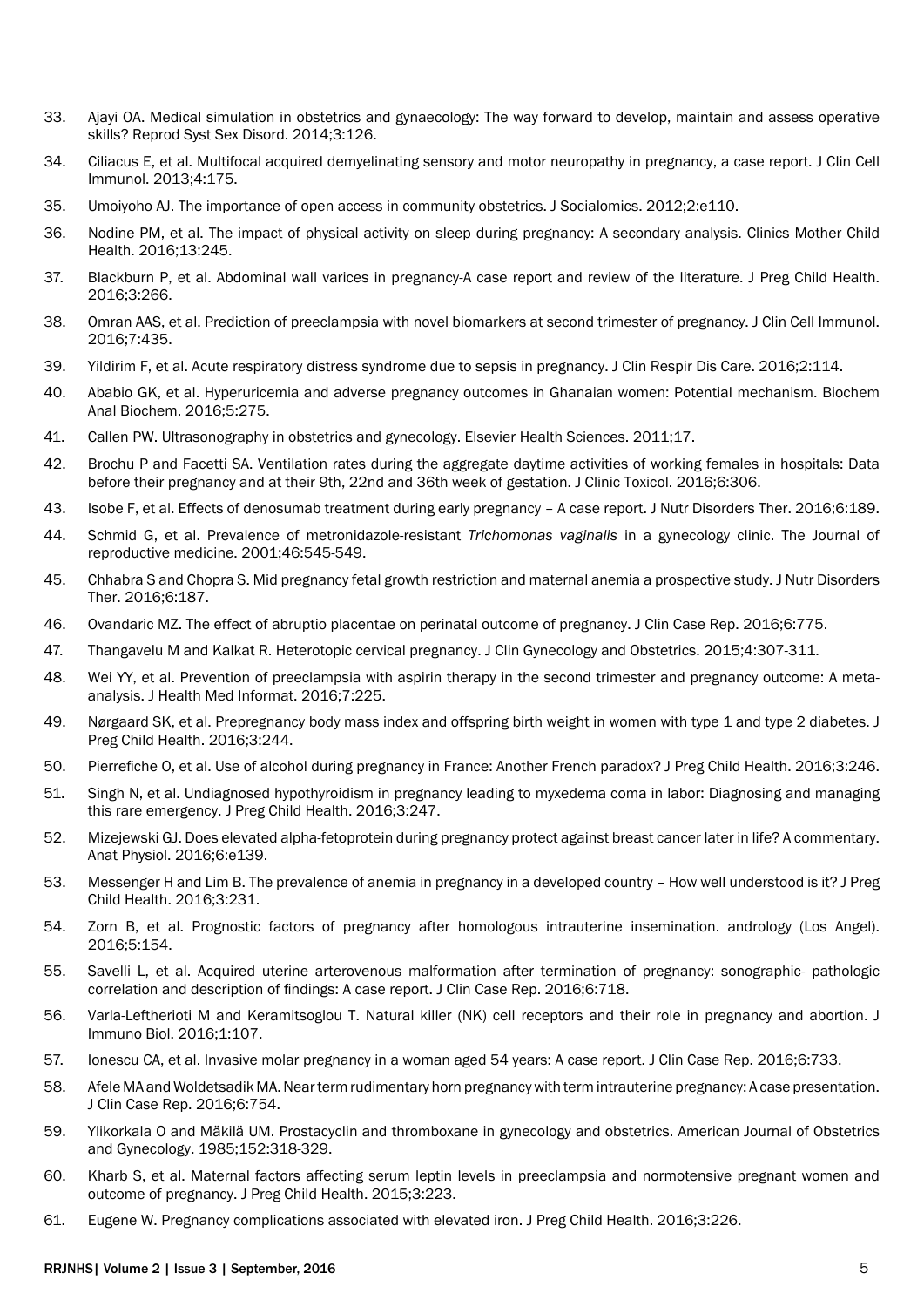- 62. [Damasceno DC, et al. Impact of maternal over-nutrition during pregnancy on maternal oxidative stress and fetal skeletal/](http://www.omicsonline.org/open-access/impact-of-maternal-overnutrition-during-pregnancy-on-maternaloxidative-stress-and-fetal-skeletalvisceral-anomalies-of-the-rats-2161- 0509-1000185.php?aid=69669) [visceral anomalies of the rats. J Nutr Disorders Ther. 2016;6:185.](http://www.omicsonline.org/open-access/impact-of-maternal-overnutrition-during-pregnancy-on-maternaloxidative-stress-and-fetal-skeletalvisceral-anomalies-of-the-rats-2161- 0509-1000185.php?aid=69669)
- 63. [Mahtemesilassie M, et al. Heterotopic pregnancy after spontaneous conception: A diagnostic dilemma. J Med Diagn Meth.](http://www.omicsgroup.org/journals/heterotopic-pregnancy-after-spontaneous-conception-a-diagnostic-dilemma-2168-9784-1000208.php?aid=69742)  [2016;5:208.](http://www.omicsgroup.org/journals/heterotopic-pregnancy-after-spontaneous-conception-a-diagnostic-dilemma-2168-9784-1000208.php?aid=69742)
- 64. [Beytamouni TS and Ghanem E. Properties of uterine natural killer cells in human pregnancy, major receptors involved and](http://www.omicsgroup.org/journals/properties-of-uterine-natural-killer-cells-in-human-pregnancy-major-receptors-involved-and-routes-of-trophoblast-invasion-2168-9431-1000133.php?aid=69781)  [routes of trophoblast invasion. Single Cell Biol. 2016;5:133.](http://www.omicsgroup.org/journals/properties-of-uterine-natural-killer-cells-in-human-pregnancy-major-receptors-involved-and-routes-of-trophoblast-invasion-2168-9431-1000133.php?aid=69781)
- 65. [Derar DR and Ali A. Conceptual orientation: A unique phenomenon of the equine pregnancy. Anat Physiol. 2016;6:200.](http://www.omicsonline.org/open-access/conceptual-orientation-a-unique-phenomenon-of-the-equine-pregnancy-2161-0940-1000200.php?aid=68353)
- 66. [Malavolti M, et al. Gestational weight gain and changes in body composition in pregnant women with BMI ≥ 25 Kg/m](http://www.omicsgroup.org/journals/gestational-weight-gain-and-changes-in-body-composition-in-pregnantwomen-with-bmi-25-kgm2-undergoing-a-healthy-lifestyle-programst-2165-7904-1000300.php?aid=68833)<sup>2</sup> [undergoing a healthy lifestyle program starting early in pregnancy. J Obes Weight Loss Ther. 2016;6:300.](http://www.omicsgroup.org/journals/gestational-weight-gain-and-changes-in-body-composition-in-pregnantwomen-with-bmi-25-kgm2-undergoing-a-healthy-lifestyle-programst-2165-7904-1000300.php?aid=68833)
- 67. [Atkinson AG, et al. Employment may protect fathers in the setting of maternal teenage pregnancy from anxiety and](http://www.omicsonline.org/open-access/employment-may-protect-fathers-in-the-setting-of-maternal-teenage-pregnancy-from-anxiety-and-depression-findings-from-the-australi-2161-038X-1000161.php?aid=68921)  [depression: Findings from the Australian Father's Study. Reprod Syst Sex Disord. 2016;5:161.](http://www.omicsonline.org/open-access/employment-may-protect-fathers-in-the-setting-of-maternal-teenage-pregnancy-from-anxiety-and-depression-findings-from-the-australi-2161-038X-1000161.php?aid=68921)
- 68. [Agacayak E, et al. Full-term pregnancy in a non-communicating rudimentary horn: A case report. J Clin Case Rep. 2016;6:1.](http://www.omicsgroup.org/journals/fullterm-pregnancy-in-a-noncommunicating-rudimentary-horn-a-casereport-2165-7920-1000696.php?aid=68967)
- 69. [Amerjee A, et al. Successful live birth after medical and surgical treatment of cesarean scar pregnancy: A case report. J](http://www.omicsgroup.org/journals/a-successful-live-birth-with-in-vitro-fertilization-from-a-woman-with-ahuge-uterus-due-to-recurrent-multiple-uterine-fibroids-afte-2375-4508-1000180.php?aid=71958)  [Clin Case Rep. 2016;6:699.](http://www.omicsgroup.org/journals/a-successful-live-birth-with-in-vitro-fertilization-from-a-woman-with-ahuge-uterus-due-to-recurrent-multiple-uterine-fibroids-afte-2375-4508-1000180.php?aid=71958)
- 70. [Zilberlicht A, et al. Gullian- Barre syndrome in pregnancy A case report and review of the literature. Gynecol Obstet](http://www.omicsonline.org/open-access/gullian-barre-syndrome-in-pregnancy--a-case-report-and-review-ofthe-literature-2161-0932-1000348.php?aid=67238Gullian- Barre Syndrome in)  [\(Sunnyvale\). 2016;6:348.](http://www.omicsonline.org/open-access/gullian-barre-syndrome-in-pregnancy--a-case-report-and-review-ofthe-literature-2161-0932-1000348.php?aid=67238Gullian- Barre Syndrome in)
- 71. [Yamaguchi M, et al. Comparison of pelvic alignment among never-pregnant women, pregnant women and postpartum](http://www.omicsgroup.org/journals/comparison-of-pelvic-alignment-among-neverpregnant-womenpregnant-women-and-postpartum-women-pelvic-alignment-and-pregnancy-2167-0420-1000294.php?aid=67579)  [women \(pelvic alignment and pregnancy\). J Women's Health Care. 2016;5:294.](http://www.omicsgroup.org/journals/comparison-of-pelvic-alignment-among-neverpregnant-womenpregnant-women-and-postpartum-women-pelvic-alignment-and-pregnancy-2167-0420-1000294.php?aid=67579)
- 72. [Kurt A, et al. Exposure to environmental tobacco smoke during pregnancy restrains the antioxidant response of their](http://www.omicsgroup.org/journals/exposure-to-environmental-tobacco-smoke-during-pregnancy-restrainthe-antioxidant-response-of-their-neonates-2167-0897-1000210.php?aid=67627)  [neonates. J Neonatal Biol. 2016;5:210.](http://www.omicsgroup.org/journals/exposure-to-environmental-tobacco-smoke-during-pregnancy-restrainthe-antioxidant-response-of-their-neonates-2167-0897-1000210.php?aid=67627)
- 73. [Finkel J, et al. Adequate vitamin D3 supplementation during pregnancy: Decreasing the prevalence of asthma and food](http://www.omicsonline.org/open-access/adequate-vitamin-d3-supplementation-during-pregnancy-decreasing-the-prevalence-of-asthma-and-food-allergies-mpn-1000105.php?aid=67825)  [allergies. Matern Pediatr Nutr. 2015;1:105.](http://www.omicsonline.org/open-access/adequate-vitamin-d3-supplementation-during-pregnancy-decreasing-the-prevalence-of-asthma-and-food-allergies-mpn-1000105.php?aid=67825)
- 74. [Van Broekhoven K, et al. The pregnancy obsession-compulsion-personality disorder symptom checklist. J Psychol](file:///\\omicswa-204\Neha Team\Goutham\The pregnancy obsession)  [Psychother. 2016;6:233.](file:///\\omicswa-204\Neha Team\Goutham\The pregnancy obsession)
- 75. [Schulz KF, et al. Assessing the quality of randomization from reports of controlled trials published in obstetrics and](http://jama.jamanetwork.com/article.aspx?articleid=376183)  [gynecology journals. JAMA. 2013;272:125-8.](http://jama.jamanetwork.com/article.aspx?articleid=376183)
- 76. [Danforth DN. Danforth's obstetrics and gynecology. Gibbs RS, editor. Lippincott Williams & Wilkins. 2008.](https://books.google.co.in/books?hl=en&lr=&id=v4krPhqFG8sC&oi=fnd&pg=PR11&dq=Danforth%27s+obstetrics+and+gynecology&ots=PK5fWga9nL&sig=fZD7CJkiXR_y5zZ6QWqQ6XcufdM)
- 77. [Mallikarjuna MRE and Ganga V. Unanswered questions in pregnancy associated acute coronary syndrome: An argument](http://www.omicsonline.org/open-access/unanswered-questions-in-pregnancy-associated-acute-coronary-syndrome-an-argument-for-the-creation-of-specific-guidelines-for-the-m-2157-7420-1000e140.php?aid=74698)  [for the creation of specific guidelines for the management of this condition. J Health Med Inform. 2016;7:e140.](http://www.omicsonline.org/open-access/unanswered-questions-in-pregnancy-associated-acute-coronary-syndrome-an-argument-for-the-creation-of-specific-guidelines-for-the-m-2157-7420-1000e140.php?aid=74698)
- 78. [Novak E. Berek & Novak's gynecology. Berek JS, editor. Lippincott Williams & Wilkins. 2007](https://books.google.co.in/books?hl=en&lr=&id=P3erI0J8tEQC&oi=fnd&pg=PA3&dq=78.%09Novak+E.+Berek+%26+Novak%27s+gynecology.+Berek+JS,+editor.+Lippincott+Williams+%26+Wilkins.+2007&ots=l4ynOC6zG5&sig=kbeLwWbOTuN3c6qvqDYt1GcIXds).
- 79. [TeLinde RW. Operative gynecology. Philadelphia Pennsylvania Lippincott. 1970;410-425.](http://www.popline.org/node/510068)
- 80. [Yu Q, et al. Department of Obstetrics and Gynecology, Peking Union Medical College Hospital, Peking Union Medical College,](http://www.kalbemed.com/Portals/6/komelib/central nervous system/Psikiatri/Fluoxetine/comparison of the effect of fluoxetine.pdf)  [Chinese Academy Medical Sciences, Beijing 100730, China. Zhonghua Fu Chan Ke Za Zhi. 2004;39:461.](http://www.kalbemed.com/Portals/6/komelib/central nervous system/Psikiatri/Fluoxetine/comparison of the effect of fluoxetine.pdf)
- 81. [Mundt AJ, et al. Preliminary analysis of chronic gastrointestinal toxicity in gynecology patients treated with intensity](http://www.sciencedirect.com/science/article/pii/S0360301603003250)[modulated whole pelvic radiation therapy. International Journal of Radiation Oncology\\* Biology\\* Physics. 2003;56:1354-](http://www.sciencedirect.com/science/article/pii/S0360301603003250) [1360.](http://www.sciencedirect.com/science/article/pii/S0360301603003250)
- 82. [Emans SJ, et al. Goldstein's pediatric and adolescent gynecology. Lippincott Williams & Wilkins. 2012.](https://books.google.co.in/books?hl=en&lr=&id=pdNh7ieMJzQC&oi=fnd&pg=PT87&dq=Goldstein%27s+Pediatric+and+Adolescent+Gynecology&ots=hwPaDZkqVS&sig=9hhl0s97Ii4h6awa37mdv6ElTZQ)
- 83. [Parsons LH, et al. Methods of and attitudes toward screening obstetrics and gynecology patients for domestic violence.](http://www.sciencedirect.com/science/article/pii/0002937895902562)  [American Journal of Obstetrics and Gynecology. 1995;173:381-387.](http://www.sciencedirect.com/science/article/pii/0002937895902562)
- 84. [Kretzschmar RM. Evolution of the gynecology teaching associate: an education specialist. American Journal of Obstetrics](http://www.sciencedirect.com/science/article/pii/000293787890409X)  [and Gynecology. 1978;131:367-373.](http://www.sciencedirect.com/science/article/pii/000293787890409X)
- 85. [Ledger WJ, et al. Guidelines for antibiotic prophylaxis in gynecology. Obstetrical & Gynecological Survey. 1975;30:706-707.](http://journals.lww.com/obgynsurvey/citation/1975/10000/guidelines_for_antibiotic_prophylaxis_in.25.aspx)
- 86. Benson RC. Handbook of obstetrics & gynecology. Lange medical publications. 1977.
- 87. [Kaye SB, et al. Mature results of a randomized trial of two doses of cisplatin for the treatment of ovarian cancer. Scottish](http://jco.ascopubs.org/content/14/7/2113.short)  [Gynecology Cancer Trials Group. Journal of Clinical Oncology. 1996;14:2113-2119.](http://jco.ascopubs.org/content/14/7/2113.short)
- 88. [Pringle KG, et al. The Gomeroi Gaaynggal cohort: A preliminary study of the maternal determinants of pregnancy outcomes](http://www.omicsgroup.org/journals/the-gomeroi-gaaynggal-cohort-a-preliminary-study-of-the-maternaldeterminants-of-pregnancy-outcomes-in-indigenous-australian-women-2376-127X-1000211.pdf)  [in indigenous Australian women. J Preg Child Health. 2015;2:211.](http://www.omicsgroup.org/journals/the-gomeroi-gaaynggal-cohort-a-preliminary-study-of-the-maternaldeterminants-of-pregnancy-outcomes-in-indigenous-australian-women-2376-127X-1000211.pdf)
- 89. [Gund P, et al. Prevalence of periconception risk factors for adverse pregnancy outcomes in a cohort of urban indian](http://www.omicsgroup.org/journals/prevalence-of-periconception-risk-factors-for-adverse-pregnancy-outcomes-in-a-cohort-of-urban-indian-women-implications-for-precon-2167-0420-1000296.php?aid=67634)  [women: Implications for preconception health education. J Women's Health Care. 2016;5:296.](http://www.omicsgroup.org/journals/prevalence-of-periconception-risk-factors-for-adverse-pregnancy-outcomes-in-a-cohort-of-urban-indian-women-implications-for-precon-2167-0420-1000296.php?aid=67634)
- 90. [Piccart MJ, et al. Oxaliplatin or paclitaxel in patients with platinum-pretreated advanced ovarian cancer: A randomized](file:///\\omicswa-204\Neha Team\Goutham\Oxaliplatin or paclitaxel in patients with platinum-pretreated advanced ovarian cancer: a randomized phase II study of the European Organization for Research and Treatment of Cancer Gynecology Group)

#### RRJNHS| Volume 2 | Issue 3 | September, 2016 6